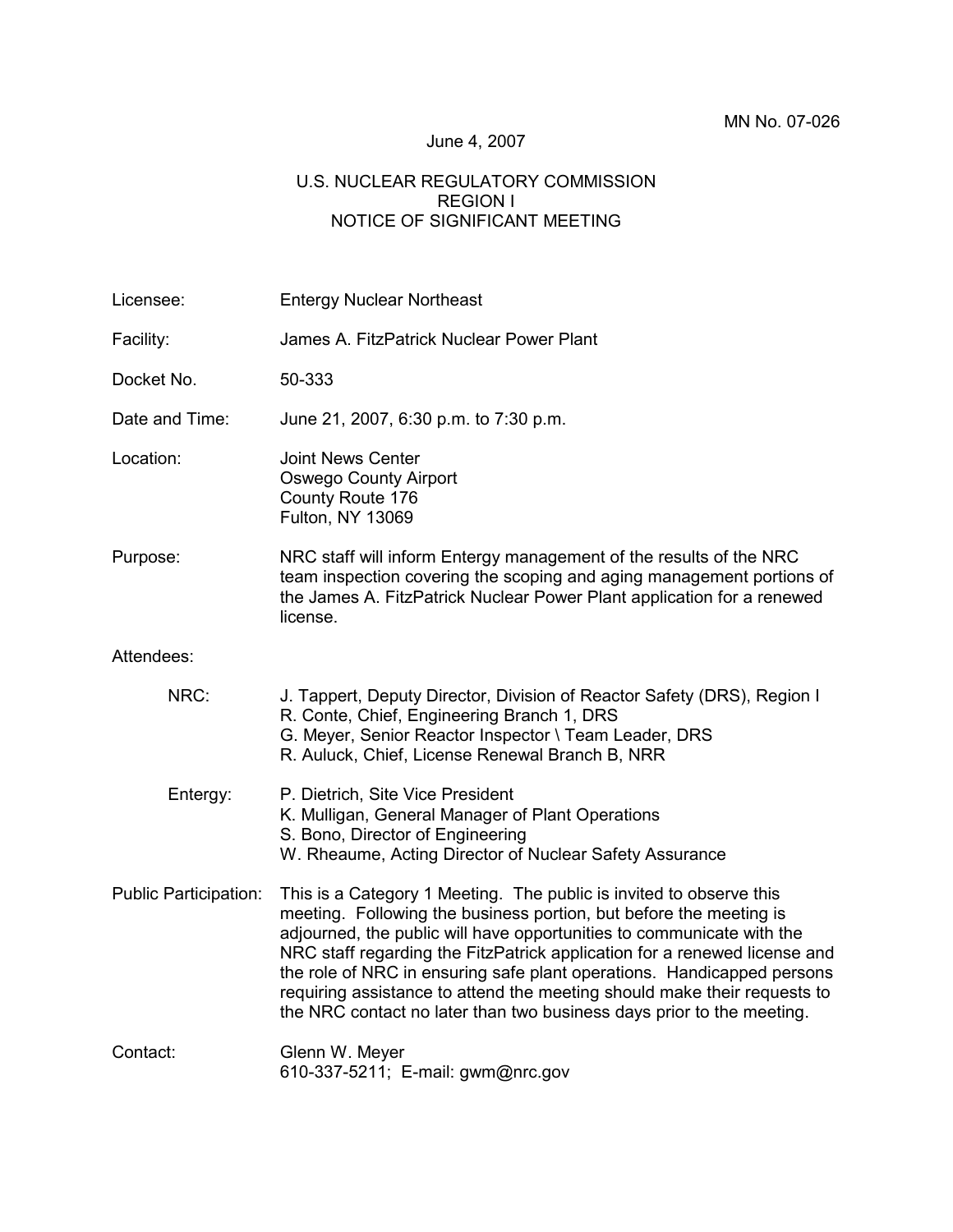Information relative to the NRC's license renewal process and the application for James A. FitzPatrick Nuclear Power Plant can be found on the NRC's website at: http://www.nrc.gov/reactors/operating/licensing/renewal/applications/FitzPatrick.html

Approved by: **/RA/**

Richard J. Conte, Chief Engineering Branch 1 Division of Reactor Safety

cc w/encl:

- G. J. Taylor, Chief Executive Officer, Entergy Operations
- M. R. Kansler, President, Entergy Nuclear Operations, Inc.
- J. T. Herron, Senior Vice President for Operations
- M. Balduzzi, Senior Vice President, Northeastern Regional Operations
- W. Campbell, Senior Vice President of Engineering and Technical Services
- C. Schwarz, Vice President, Operations Support
- T. Vitale , General Manager, Plant Operations
- O. Limpias, Vice President, Engineering (ENO)
- J. McCann, Director, Licensing (ENO)
- C. Faison, Manager, Licensing (ENO)
- M. Colomb, Director of Oversight (ENO)
- W. Rheaume, Director, Nuclear Safety Assurance
- J. Costedio, Manager, Regulatory Compliance
- T. McCullough, Assistant General Counsel (ENO)
- M. Balboni, Deputy Secretary,New York State Energy Research and Development Authority
- P. Eddy, New York State Department of Public Service
- S. Lyman, Oswego County Administrator
- Supervisor, Town of Scriba
- C. Donaldson, Esquire, Assistant Attorney General, New York Department of Law
- J. Sniezek, PWR SRC Consultant
- M. Lyster, PWR SRC Consultant
- S. Lousteau, Treasury Department, Entergy Services
- J. Spath, Program Director, New York State Energy Research and Development Authority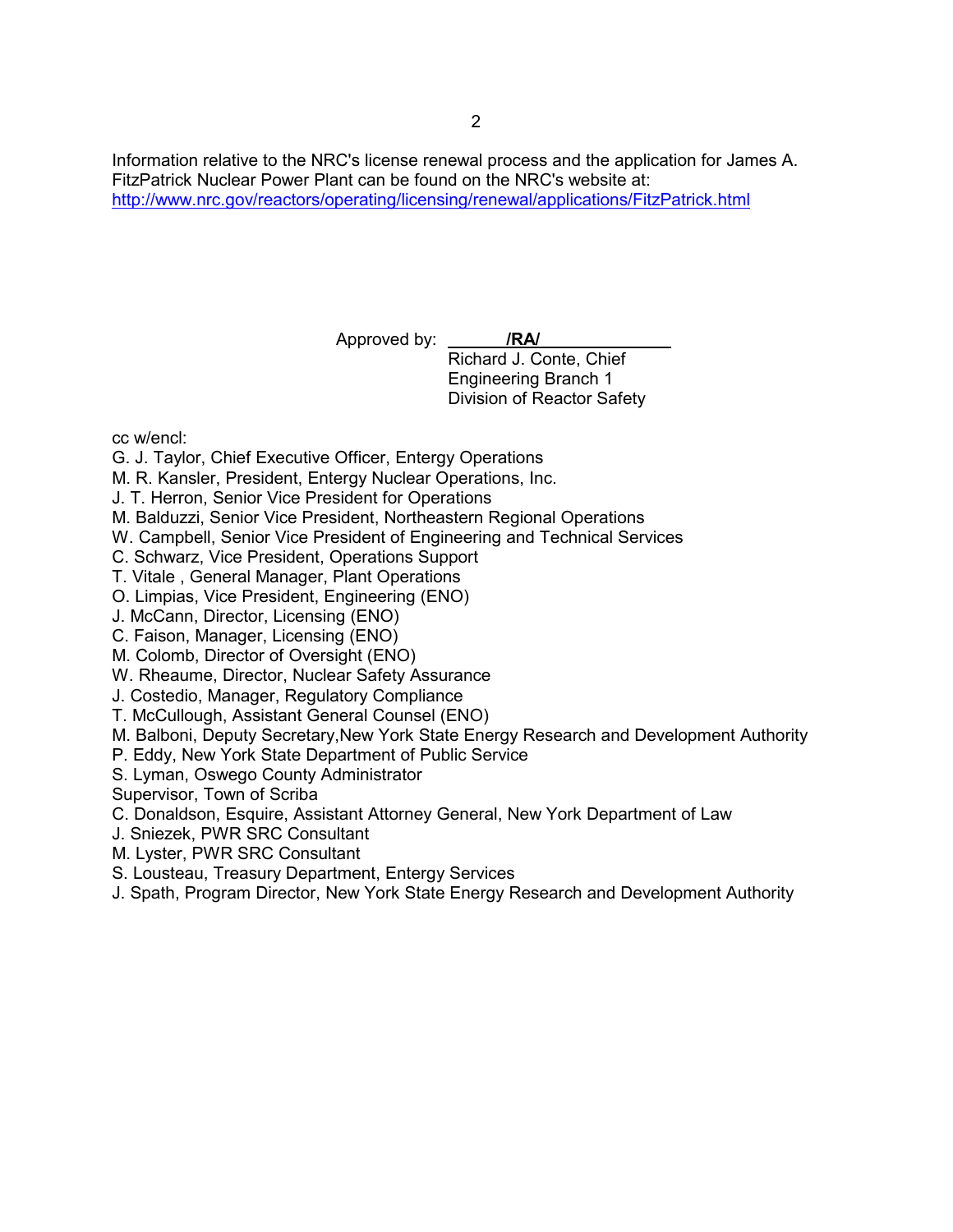Information relative to the NRC's license renewal process and the application for James A. FitzPatrick Nuclear Power Plant can be found on the NRC's website at: http://www.nrc.gov/reactors/operating/licensing/renewal/applications/FitzPatrick.html

Approved by: **/RA/**

Richard J. Conte, Chief Engineering Branch 1 Division of Reactor Safety

#### Distribution:

- Executive Director for Operations, OEDO (RIDSEDOMAILCENTER) Deputy Executive Director for Reactor Programs, OEDO (RIDSEDOMAILCENTER) Director, Office of Nuclear Reactor Regulation, NRR (RIDSNRROD) Associate Director, Office of Operating Reactor Oversight and Licensing, NRR/ADRO (RIDSNRRADRO) Director, Division of Inspection and Regional Support, NRR/DIRS (RIDSNRRDIRS) Director, Division of Operating Reactor Licensing, NRR/DORL (RIDSNRRDORL) Project Directorate I-1 (PD1/2), NRR (RIDSNRRDIPMLPDI) Asst. General Counsel Materials Litigation and Enforcement, OGC (RIDSOGCMAILCENTER) S. Collins, RA M. Dapas, DRA M. Gamberoni, DRS J. Tappert, DRS R. Conte, DRS
- J, Trapp, DRS J. White, DRS L. Doerflein, DRS J. Rogge, DRS M. Sykes, DRS G. Meyer, DRS C. Miskey, DRS E. Cobey, DRP B. Welling, DRP C. Hott, DRP J. Lamb, RI OEDO M. Kowal, NRR J. Boska, PM NRR J. Hughey, NRR G. Hunegs, DRP, Senior Resident Inspector D. Dempsey, DRP, Resident Inspector K. Kolek, Resident OA PMNS Region I Docket Room (with concurrences)

**SUNSI Review Complete: GWM (Reviewer's Initials**)

DOCUMENT NAME: C:\FileNet\ML071550279.wpd

After declaring this document "An Official Agency Record" it **will** be released to the Public.

**To receive a copy of this document, indicate in the box:** "**C**" = Copy without attachment/enclosure "**E**" = Copy with attachment/enclosure "**N**" = No copy

| OFFICE RI/DRS |            | <b>RI/DRS</b> | RI/DRP            |  |
|---------------|------------|---------------|-------------------|--|
| <b>NAME</b>   | GMever/GWM | RConte/RJC    | ECobey/BEW<br>FOR |  |
| <b>DATE</b>   | 06/04/07   | 06/04/07      | 06/04/07          |  |

OFFICIAL RECORD COPY